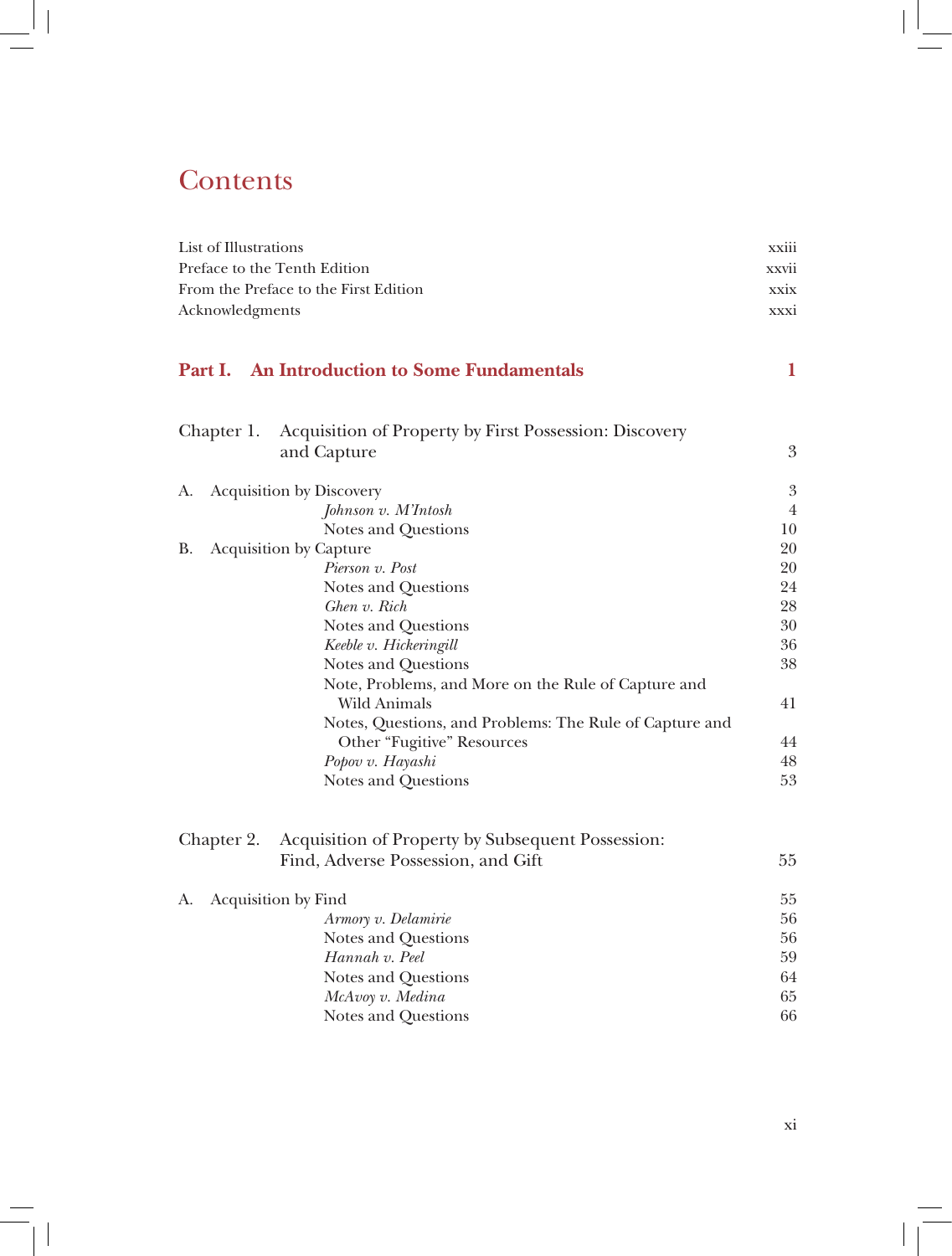| $\cdot$ . |          |
|-----------|----------|
| X11       | Contents |
| .         |          |

| В. | <b>Acquisition by Adverse Possession</b>            |                |                                                                | 73         |
|----|-----------------------------------------------------|----------------|----------------------------------------------------------------|------------|
|    | The Theory and Elements of Adverse Possession<br>1. |                |                                                                |            |
|    |                                                     |                | Powell on Real Property § 91.01                                | 74         |
|    |                                                     |                | Henry W. Ballantine, Title by Adverse Possession               | 75         |
|    |                                                     |                | Oliver Wendell Holmes, The Path of the Law                     | 75         |
|    |                                                     |                | Notes and Questions                                            | 76         |
|    |                                                     |                | Van Valkenburgh v. Lutz                                        | 80         |
|    |                                                     |                | Notes and Questions                                            | 89         |
|    |                                                     |                | Note: Color of Title and Constructive Adverse Possession       | 92         |
|    |                                                     |                | Problems                                                       | 92         |
|    |                                                     |                | Mannillo v. Gorski                                             | 93         |
|    |                                                     |                | Notes, Questions, and Problems                                 | 97         |
|    | 2.                                                  |                | The Mechanics of Adverse Possession                            | 99         |
|    |                                                     |                | Howard v. Kunto                                                | 99         |
|    |                                                     |                | Questions                                                      | 104        |
|    |                                                     |                | Problems: Tacking                                              | 105        |
|    |                                                     |                | Problems: Disabilities                                         | 106        |
|    |                                                     |                | Note: Adverse Possession Against the Government                | 106        |
|    | 3.                                                  |                | Adverse Possession of Chattels                                 | 107        |
|    |                                                     |                | O'Keeffe v. Snyder                                             | 107        |
|    |                                                     |                | A Note on Georgia O'Keeffe                                     | 115        |
|    |                                                     |                | Notes and Questions                                            | 116        |
| C. |                                                     |                |                                                                | 118        |
|    | Acquisition by Gift<br>Problems                     |                |                                                                |            |
|    |                                                     |                | Newman v. Bost                                                 | 119<br>120 |
|    |                                                     |                | Notes and Problems                                             | 126        |
|    |                                                     |                | Gruen v. Gruen                                                 | 127        |
|    |                                                     |                | Notes and Questions                                            | 133        |
|    |                                                     |                | Maffe v. Loranger                                              | 134        |
|    |                                                     |                |                                                                |            |
|    | Chapter 3.                                          |                | The Limits and Possibilities of Real Property, Personal        |            |
|    |                                                     |                | Property, and Intellectual Property                            | 139        |
|    |                                                     |                |                                                                |            |
| A. |                                                     |                | Acquisition by Creation                                        | 140        |
|    | 1.                                                  |                | Property in One's Expressions and Ideas: General Principles of |            |
|    |                                                     |                | Copyright and Patent Law                                       | 141        |
|    |                                                     |                | International News Service v. Associated Press                 | 141        |
|    |                                                     |                | Notes and Questions                                            | 145        |
|    |                                                     | a.             | Copyright                                                      | 148        |
|    |                                                     |                | Feist Publications, Inc. v. Rural Telephone Service Co.        | 149        |
|    |                                                     |                | Notes and Questions                                            | 153        |
|    |                                                     |                |                                                                | 156        |
|    |                                                     |                | Authors Guild v. Google, Inc.                                  | 167        |
|    |                                                     | $\mathbf{b}$ . | Notes and Questions<br>Patent                                  | 169        |
|    |                                                     |                |                                                                | 171        |
|    |                                                     |                | Diamond v. Chakrabarty                                         |            |
|    |                                                     |                | Notes and Questions                                            | 175        |
|    | 2.                                                  |                | Property in One's Person                                       | 176        |
|    |                                                     |                | Moore v. Regents of the University of California               | 176        |
|    |                                                     |                | Notes and Questions                                            | 185        |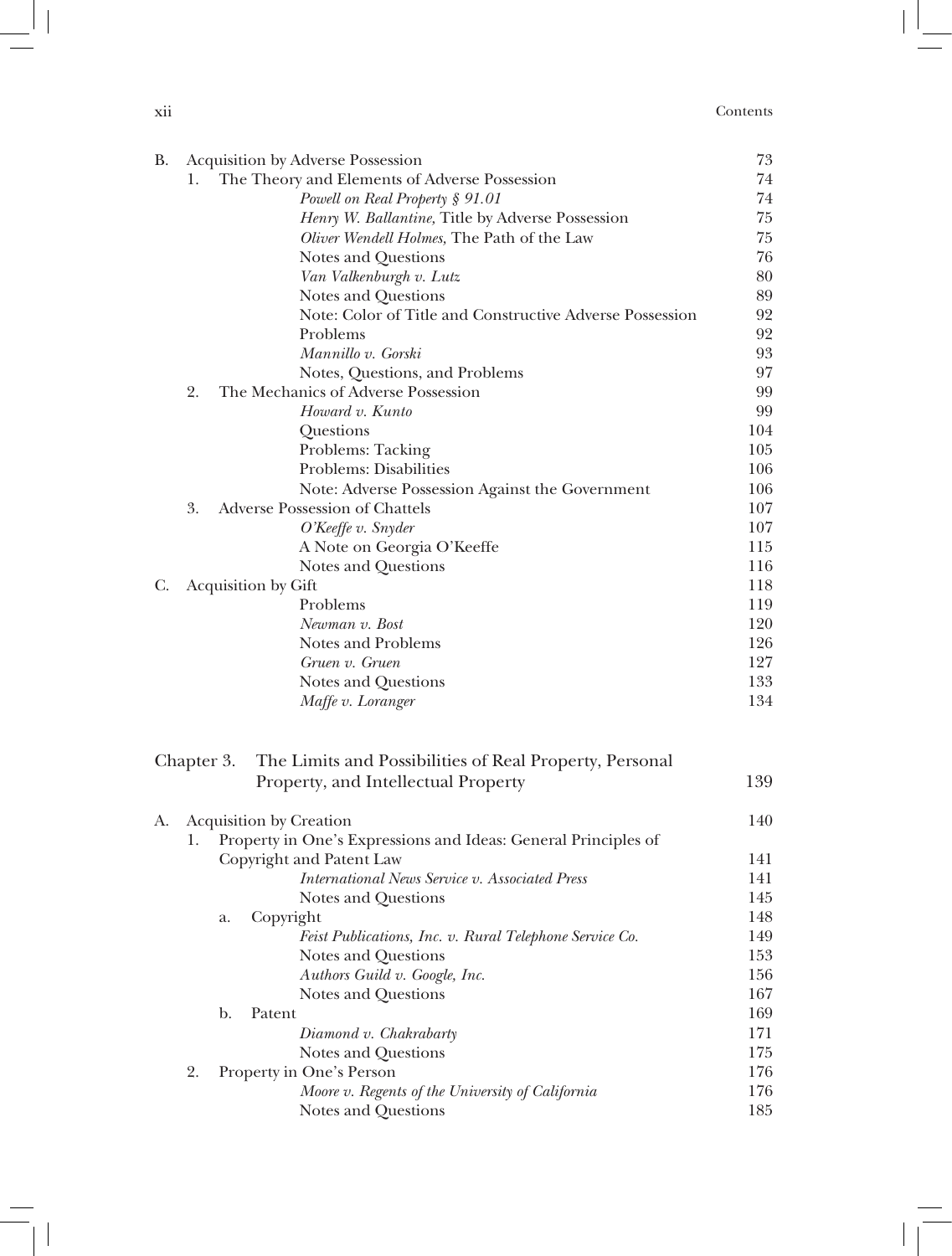| Contents | $\cdots$<br><b>X111</b><br>. |
|----------|------------------------------|
|----------|------------------------------|

 $\begin{array}{c} \hline \end{array}$ 

| <b>B.</b> | The Public Domain |                                                                   | 188 |
|-----------|-------------------|-------------------------------------------------------------------|-----|
|           | 1.                | The Public Trust Doctrine                                         | 188 |
|           |                   | Matthews v. Bay Head Improvement Association                      | 189 |
|           |                   | Notes and Questions                                               | 194 |
|           | 2.                | Copyright's Public Domain                                         | 197 |
|           |                   | Georgia v. Public.Resource.Org, Inc.                              | 198 |
|           |                   | Notes and Questions                                               | 211 |
|           | 3.                | Trademark Law's Public Domain                                     | 212 |
|           |                   | United States Patent and Trademark Office v. Booking.com          | 214 |
|           |                   | Notes and Questions                                               | 223 |
| C.        |                   | What Ownership Entails: The Rights to Exclude, Alienate, Abandon, |     |
|           |                   | and Destroy                                                       | 223 |
|           | 1.                | The Right to Exclude and Its Limits                               | 224 |
|           |                   | Notes and Questions                                               | 228 |
|           | 2.                | The Right to Transfer, and Restraints on Alienation               | 232 |
|           |                   | Davis v. Davis                                                    | 232 |
|           |                   | Notes and Questions                                               | 234 |
|           |                   | Impression Products, Inc. v. Lexmark International, Inc.          | 236 |
|           |                   | Notes and Questions                                               | 240 |
|           | 3.                | The Right to Abandon                                              | 242 |
|           |                   | Hawkins v. Mahoney                                                | 243 |
|           |                   | Notes and Questions                                               | 246 |
|           |                   | Pocono Springs Civic Association, Inc. v. MacKenzie               | 246 |
|           |                   | Notes and Questions                                               | 248 |
|           | 4.                | The Right to Destroy                                              | 251 |
|           |                   | Eyerman v. Mercantile Trust Co.                                   | 251 |
|           |                   | Notes and Questions                                               | 257 |
|           |                   | In re Estate of Kievernagel                                       | 259 |
|           |                   | Notes and Questions                                               | 264 |
|           |                   |                                                                   |     |

## **Part II. The System of Estates 267**

|           | Chapter 4. Possessory Estates |                                             | 269 |
|-----------|-------------------------------|---------------------------------------------|-----|
| A.        |                               | The Modern Relevance of Estates.            | 269 |
| <b>B.</b> |                               | The Historical Origins of the Estate System | 269 |
|           |                               | Note                                        | 271 |
| C.        | The Fee Simple                |                                             | 272 |
|           |                               | Problems                                    | 274 |
|           |                               | Notes and Problems                          | 275 |
| D.        | The Fee Tail                  |                                             | 277 |
| E.        | The Life Estate               |                                             | 279 |
|           |                               | Knopf v. Gray                               | 280 |
|           |                               | Questions                                   | 283 |
|           |                               | Baker v. Wheedon                            | 284 |
|           |                               | Notes and Questions                         | 289 |

*Benjamin N. Cardozo,* The Nature of the Judicial Process 268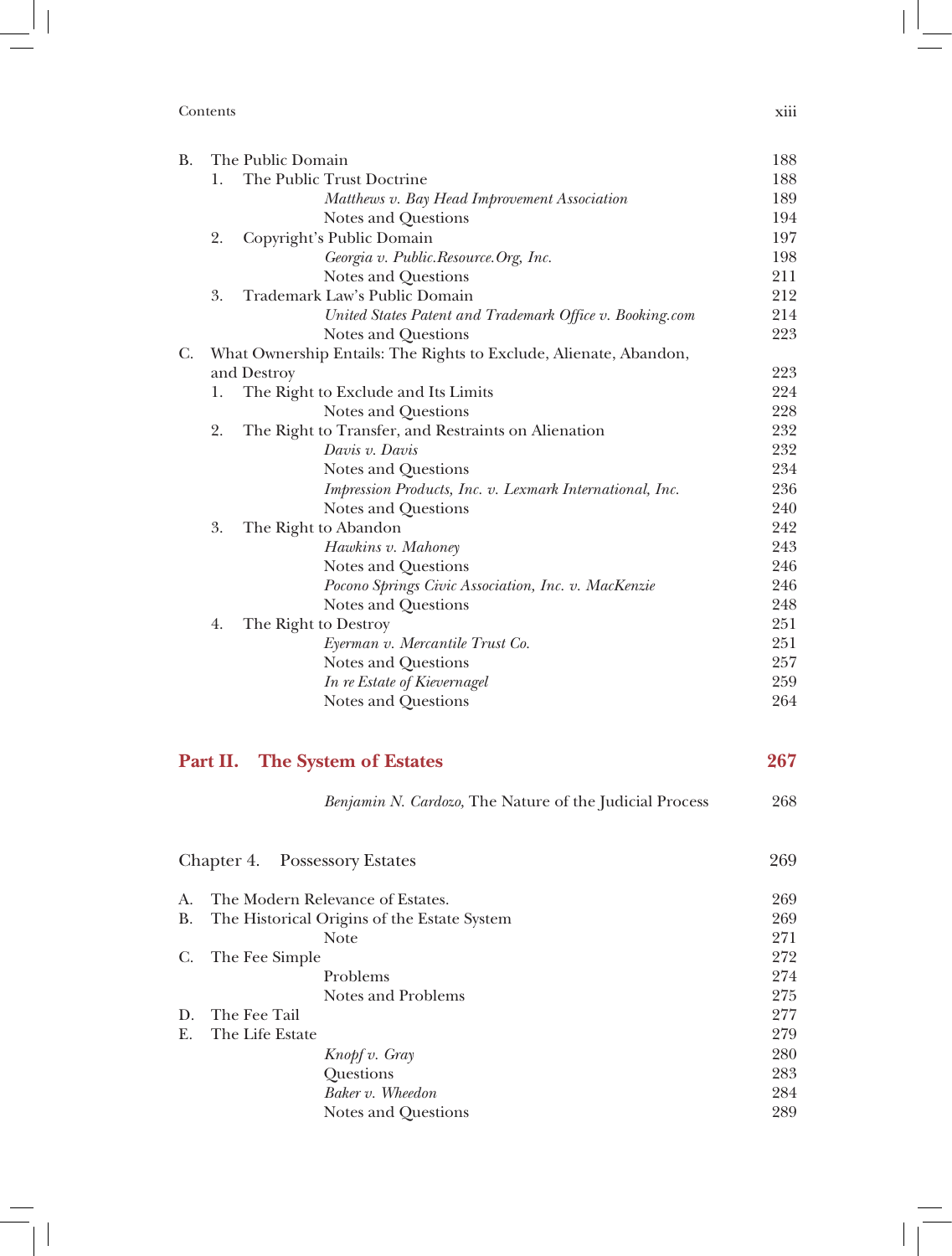| X1V | Contents |
|-----|----------|
| .   |          |

|    |                                                                   | Note: Valuation of Life Estate and Remainder                               | 293 |
|----|-------------------------------------------------------------------|----------------------------------------------------------------------------|-----|
|    |                                                                   | Note: Seisin                                                               | 294 |
| F. | 294<br><b>Leasehold Estates</b>                                   |                                                                            |     |
| G. | Defeasible Estates                                                |                                                                            | 295 |
|    | Paul Smith's College of Arts & Sciences v. Roman Catholic Diocese |                                                                            |     |
|    |                                                                   | of Ogdensburg                                                              | 298 |
|    |                                                                   | Notes, Questions, and Problem                                              | 301 |
|    |                                                                   | Tad Walch, Maeser School Crisis Over                                       | 303 |
|    |                                                                   | Mountain Brow Lodge No. 82, Independent Order of Odd Fellows               |     |
|    |                                                                   | v. Toscano                                                                 | 304 |
|    |                                                                   | Notes and Question                                                         | 309 |
|    |                                                                   | Note: Condemnation of Defeasible Fees and the Valuation                    |     |
|    |                                                                   | of Defeasible Fees and Reversionary Interests                              | 311 |
|    |                                                                   | Ink v. City of Canton                                                      | 312 |
|    |                                                                   | Notes and Questions                                                        | 316 |
|    |                                                                   | Note: Defeasible Life Estates and Personal Conduct Restraints              | 318 |
|    |                                                                   | Problem                                                                    | 319 |
|    |                                                                   | <b>Review Problems</b>                                                     | 319 |
|    |                                                                   |                                                                            |     |
|    |                                                                   |                                                                            |     |
|    | Chapter 5.                                                        | <b>Future Interests</b>                                                    | 321 |
|    |                                                                   |                                                                            |     |
| А. |                                                                   | Introduction                                                               | 321 |
| В. |                                                                   | Future Interests in the Transferor                                         | 323 |
|    | 1.                                                                | Reversion                                                                  | 323 |
|    |                                                                   | Problems                                                                   | 324 |
|    | 2.                                                                | Possibility of Reverter                                                    | 324 |
|    | 3.                                                                | <b>Right of Entry</b>                                                      | 325 |
| C. |                                                                   | <b>Future Interests in Transferees</b>                                     | 325 |
|    | 1.                                                                | Introduction                                                               | 326 |
|    |                                                                   | Problem                                                                    | 326 |
|    | 2.                                                                | Remainders                                                                 | 327 |
|    |                                                                   | Problems                                                                   | 329 |
|    |                                                                   | Folsom v. Rowell                                                           | 329 |
|    |                                                                   | Notes and Questions                                                        | 333 |
|    | 3.                                                                | <b>Executory Interests</b>                                                 | 334 |
|    |                                                                   | Two Prohibitory Rules: No Shifting Interests; No Springing Interests<br>a. | 335 |
|    |                                                                   | The Rise of the Use<br>b.                                                  | 336 |
|    |                                                                   | Abolition of the Use: The Statute of Uses<br>$C_{\bullet}$                 | 337 |
|    |                                                                   | $\mathbf{d}$ .<br><b>Modern Executory Interests</b>                        | 339 |
|    |                                                                   | Problems and Note                                                          | 341 |
|    |                                                                   | <b>Review Problems</b>                                                     | 341 |
| D. |                                                                   | The Trust                                                                  | 344 |
|    |                                                                   | Broadway National Bank v. Adams                                            | 346 |
|    |                                                                   | Notes and Questions                                                        | 349 |
| Е. |                                                                   | Rules Furthering Marketability by Destroying Contingent Future Interests   | 350 |
|    | 1.                                                                | Destructibility of Contingent Remainders                                   | 351 |
|    | 2.<br>3.                                                          | The Rule in Shelley's Case                                                 | 353 |
|    |                                                                   | The Doctrine of Worthier Title                                             | 354 |
|    | 4.                                                                | The Rule Against Perpetuities                                              | 355 |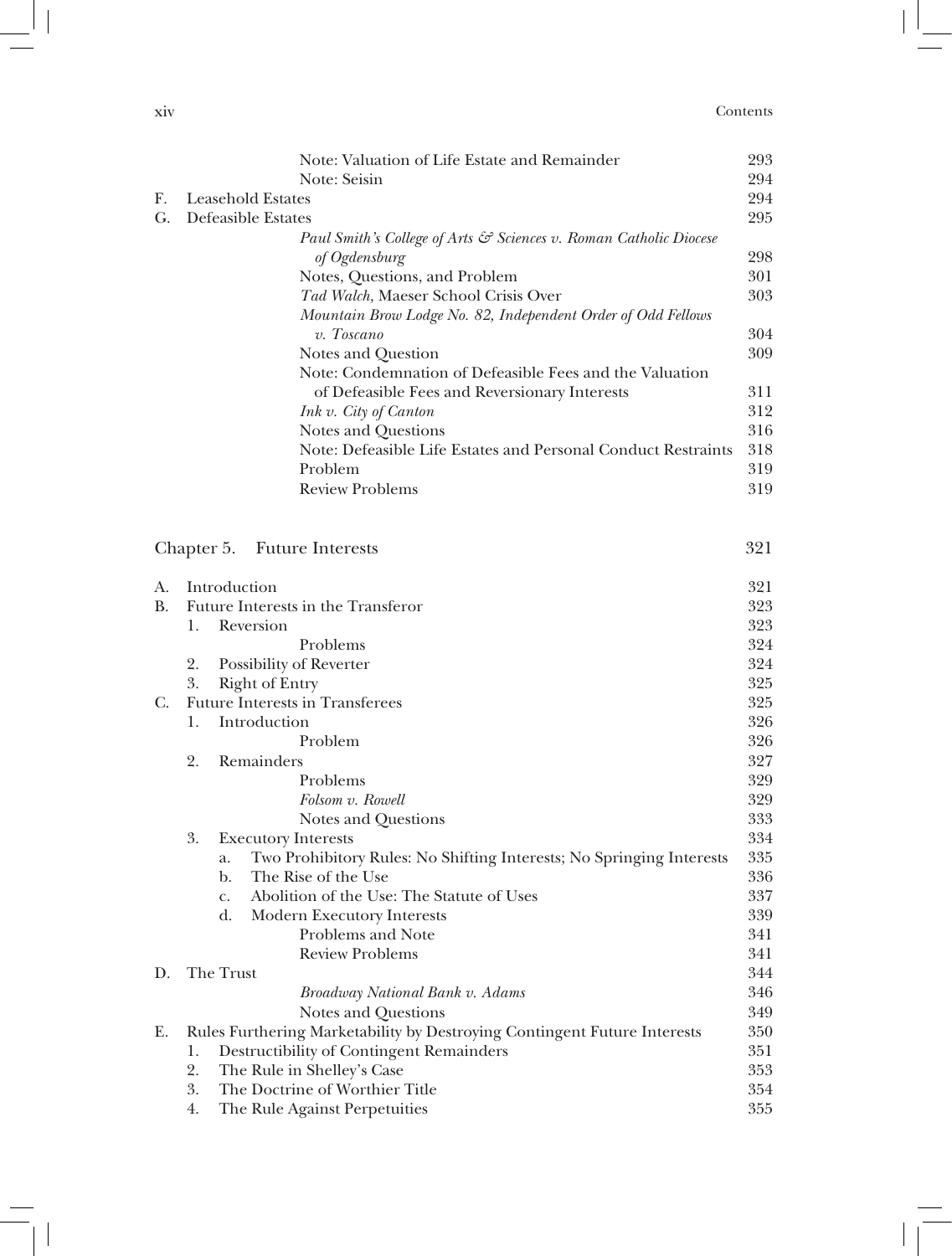#### Contents xv

|    |            | a. | The Common Law Rule                                            | 355 |
|----|------------|----|----------------------------------------------------------------|-----|
|    |            |    | (1) Mechanic of the Rule                                       | 355 |
|    |            |    | $\int$ <i>Jee v. Audley</i>                                    | 357 |
|    |            |    | Notes and Questions                                            | 360 |
|    |            |    | (2) Class Gifts                                                | 362 |
|    |            |    | Problems and Note                                              | 363 |
|    |            |    | (3) Future Interests in Transferors; Executory Interests       |     |
|    |            |    | Following Defeasible Fees; and Options                         | 365 |
|    |            |    | The Symphony Space, Inc. v. Pergola Properties, Inc.           | 366 |
|    |            |    | Notes and Questions                                            | 376 |
|    |            | b. | The Perpetuity Reform Movement                                 | 379 |
|    |            |    | (1) Early Reforms                                              | 379 |
|    |            |    | (2) The Uniform Statutory Rule Against Perpetuities            | 381 |
|    |            |    | (3) The Restatement (Third)'s Two- Generations Approach        | 383 |
|    |            |    | (4) Qualified Abolition of the Rule, and the Rise of the       |     |
|    |            |    | Perpetual Trust                                                | 384 |
|    |            |    | Jesse Dukeminier $\mathcal{C}$ James E. Krier, The Rise of the |     |
|    |            |    | Perpetual Trust                                                | 386 |
|    |            |    | <b>Notes</b>                                                   | 390 |
|    | Chapter 6. |    | Co-ownership and Marital Interests                             | 395 |
|    |            |    |                                                                |     |
| А. |            |    | <b>Common Law Concurrent Interests</b>                         | 395 |
|    | 1.         |    | Types, Characteristics, Creation                               | 395 |
|    |            |    | Problems and Note                                              | 398 |
|    | 2.         |    | Severance of Joint Tenancies                                   | 400 |
|    |            |    | Riddle v. Harmon                                               | 400 |
|    |            |    | Notes and Questions                                            | 404 |
|    |            |    | Harms v. Sprague                                               | 405 |
|    |            |    | Notes, Questions, and Problems                                 | 409 |
|    | 3.         |    | Multiple-party Bank Accounts                                   | 410 |
|    |            |    | Problems                                                       | 412 |
|    | 4.         |    | Relations Among Concurrent Owners                              | 412 |
|    |            | a. | Partition                                                      | 413 |
|    |            |    | Delfino v. Vealencis                                           | 413 |
|    |            |    | Notes, Questions, and Problems                                 | 418 |
|    |            | b. | Sharing the Benefits and Burdens of Co-ownership               | 424 |
|    |            |    | Spiller v. Mackereth                                           | 424 |
|    |            |    | Notes and Questions                                            | 427 |
|    |            |    | Swartzbaugh v. Sampson                                         | 428 |
|    |            |    | Notes and Questions                                            | 432 |
|    |            |    | Notes: Accounting for Benefits, Recovering Costs               | 434 |
| B. |            |    | <b>Marital Interests</b>                                       | 436 |
|    | 1.         |    | The Common Law Marital Property System                         | 437 |
|    |            | a. | During Marriage (The Fiction That Spouses Are One)             | 437 |
|    |            |    | Problem                                                        | 438 |
|    |            |    | Sawada v. Endo                                                 | 438 |
|    |            |    | Notes and Problems                                             | 444 |
|    |            | b. | Termination of Marriage by Divorce                             | 446 |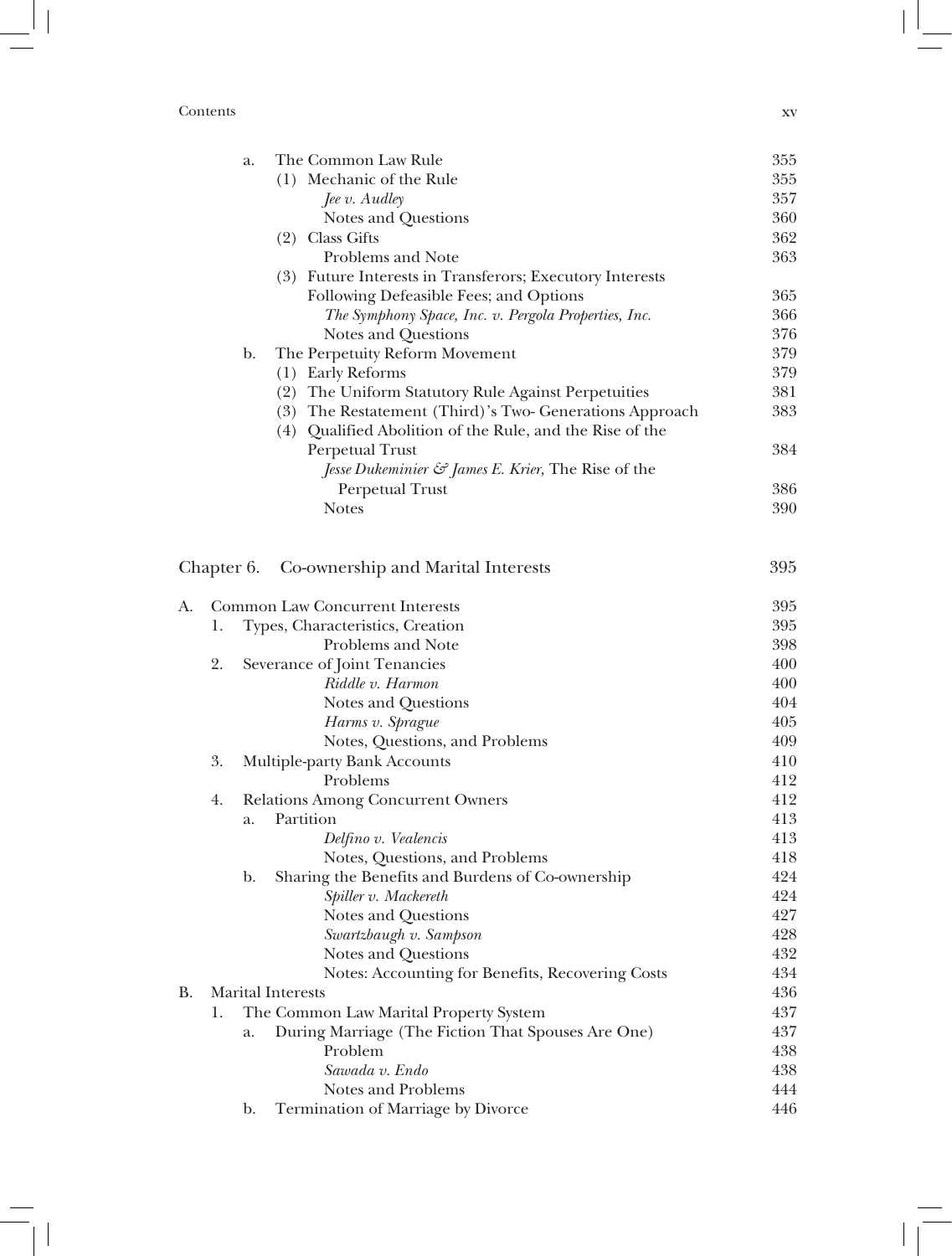#### xvi Contents

 $\overline{\phantom{a}}$ 

|             |    |             | In re Marriage of Graham                              | 448        |
|-------------|----|-------------|-------------------------------------------------------|------------|
|             |    |             | <b>Notes</b>                                          | 453        |
|             |    | $C_{\star}$ | Termination of Marriage by Death of One Spouse        | 454        |
|             |    |             | (1) Common Law                                        | 454        |
|             |    |             | Problems                                              | 455        |
|             |    |             | (2) The Modern Elective Share                         | 456        |
|             |    |             | Problem                                               | 456        |
|             | 2. |             | The Community Property System                         | 457        |
|             |    | a.          | Introduction                                          | 457        |
|             |    | b.          | Community Property Compared with Common Law           |            |
|             |    |             | <b>Concurrent Interests</b>                           | 458        |
|             |    |             | Problem                                               | 459        |
|             |    | c.          | Management of Community Property                      | 460        |
|             |    |             | Problem                                               | 460        |
|             |    | d.          | Mixing Community Property with Separate Property      | 461        |
|             |    |             | Problems                                              | 462        |
|             |    | e.          | <b>Migrating Couples</b>                              | 462        |
|             |    |             | Problem                                               | 463        |
|             | 3. |             | <b>Rights of Domestic Partners</b>                    | 463        |
|             |    |             | Obergefell v. Hodges                                  | 465        |
|             |    |             | Notes and Questions                                   | 468        |
|             |    |             | Chapter 7. Leaseholds: The Law of Landlord and Tenant | 471        |
| А.          |    |             | The Leasehold Estates                                 | 471        |
|             | 1. |             | The Term of Years                                     | 472        |
|             | 2. |             | The Periodic Tenancy                                  | 472        |
|             |    |             | Problems                                              | 473        |
|             | 3. |             | The Tenancy at Will                                   | 473        |
|             | 4. |             | The Tenancy at Sufferance: Holdovers                  | 474        |
| В.          |    | The Lease   |                                                       | 475        |
| $C_{\cdot}$ |    |             | <b>Unlawful Discrimination</b>                        | 478        |
|             |    |             | Wetzel v. Glen St. Andrew Living Community, LLC       | 480        |
|             |    |             | Notes, Questions, and Problems                        | 488<br>496 |
| D.          |    |             | Delivery of Possession<br>Hannan v. Dusch             | 496        |
|             |    |             | Notes and Questions                                   | 499        |
|             |    |             | Problems                                              | 500        |
| Е.          |    |             | Subleases and Assignments                             | 500        |
|             |    |             | Ernst v. Conditt                                      | 500        |
|             |    |             | <b>Notes and Problems</b>                             | 506        |
|             |    |             | Kendall v. Ernest Pestana, Inc.                       | 508        |
|             |    |             | Notes and Questions                                   | 514        |
|             |    |             | Problems                                              | 516        |
| F.          |    |             | The Tenant Who Defaults                               | 518        |
|             | 1. |             | The Tenant in Possession                              | 518        |
|             |    |             | Berg v. Wiley                                         | 518        |
|             |    |             | Notes and Questions                                   | 523        |
|             |    |             | Notes: Summary Proceedings - Purpose and Problems     | 525        |

 $\begin{array}{c} \hline \end{array}$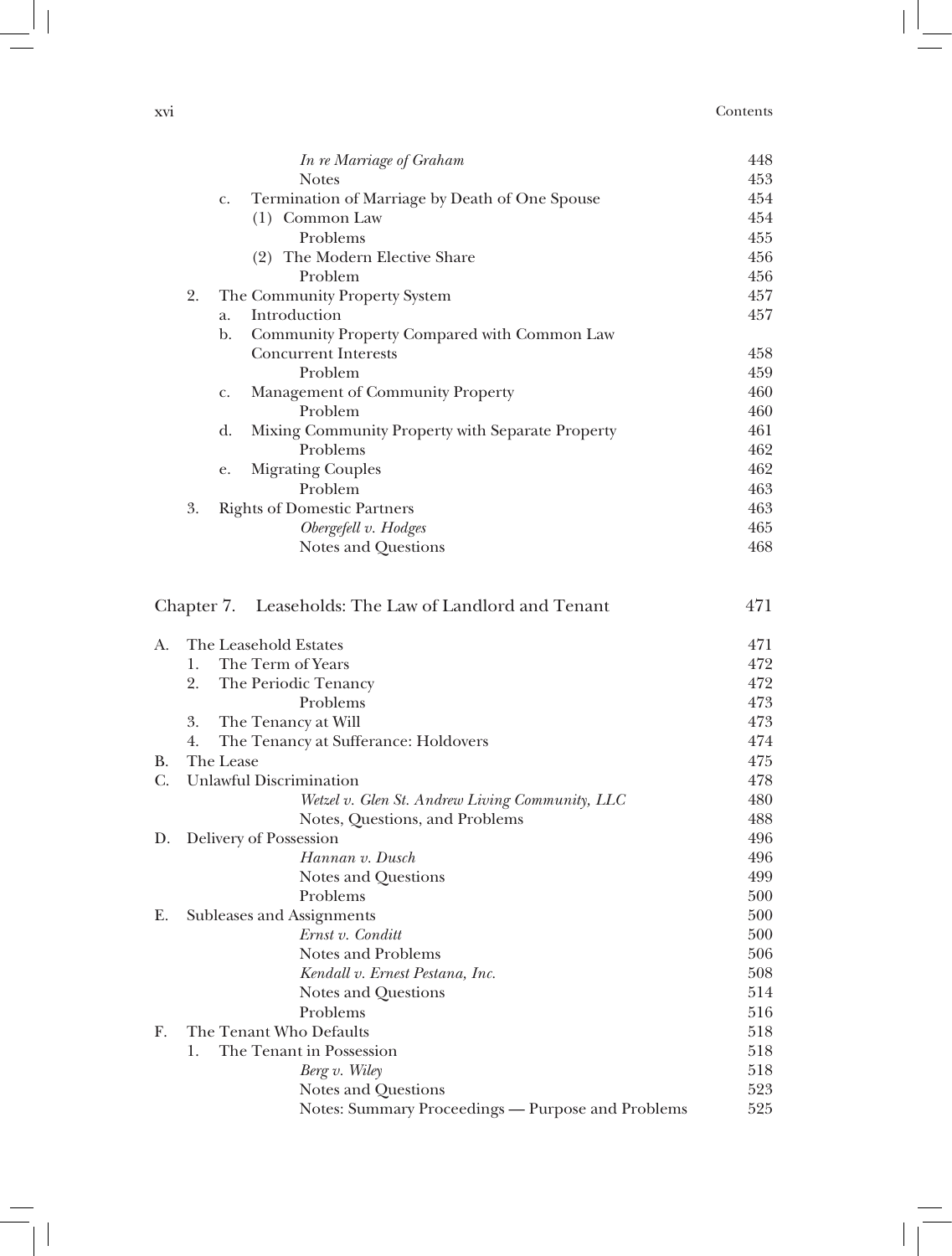Contents xvii

|    |    | Note: Landlord's Remedies in Addition to Eviction                | 528 |
|----|----|------------------------------------------------------------------|-----|
|    | 2. | The Tenant Who Has Abandoned Possession                          | 529 |
|    |    | Sommer v. Kridel                                                 | 529 |
|    |    | Notes and Questions                                              | 535 |
|    |    | Notes: Landlord's Remedies and Security Devices                  | 538 |
| G. |    | Duties, Rights, and Remedies (Especially Regarding the Condition |     |
|    |    | of the Leased Premises)                                          | 540 |
|    | 1. | Landlord's Duties; Tenant's Rights and Remedies                  | 540 |
|    |    | Quiet Enjoyment and Constructive Eviction<br>a.                  | 541 |
|    |    | Village Commons, LLC v. Marion County Prosecutor's Office        | 541 |
|    |    | Notes and Questions                                              | 546 |
|    |    | Problems                                                         | 549 |
|    |    | The Implied Warranty of Habitability<br>b.                       | 550 |
|    |    | Hilder v. St. Peter                                              | 550 |
|    |    | Notes, Questions, and Problems                                   | 556 |
|    |    | <b>Note: Retaliatory Eviction</b>                                | 559 |
|    |    | Notes: Law Reform and the Problem of Decent Affordable           |     |
|    |    | Housing                                                          | 560 |
|    |    | Note and Problems: Landlord's Tort Liability                     | 565 |
|    | 2. | Tenant's Duties; Landlord's Rights and Remedies                  | 566 |
|    |    |                                                                  |     |

### **Part III. Transfers of Land 569**

Chapter 8. The Land Transaction 571 A. Introduction to Buying and Selling Real Estate 571 Questions and Problem 587 B. The Contract of Sale 588 1. The Statute of Frauds 588 *Hickey v. Green* 590 Notes, Questions, and Problem 593 Note: The Statute of Frauds and Electronic Transactions 594 2. Marketable Title 594 *Lohmeyer v. Bower* 595 Notes and Questions 597 3. The Duty to Disclose Defects 599 *Stambovsky v. Ackley* 599 *Johnson v. Davis* 603 Notes and Questions 605 C. The Deed 610 1. The Basics of a Deed 610 *Rockafellor v. Gray* 613 Notes and Problems 617 Note: Estoppel by Deed 619 2. Delivery 619 *Rosengrant v. Rosengrant* 620 Notes and Questions 624 D. Financing Real Estate Transactions 624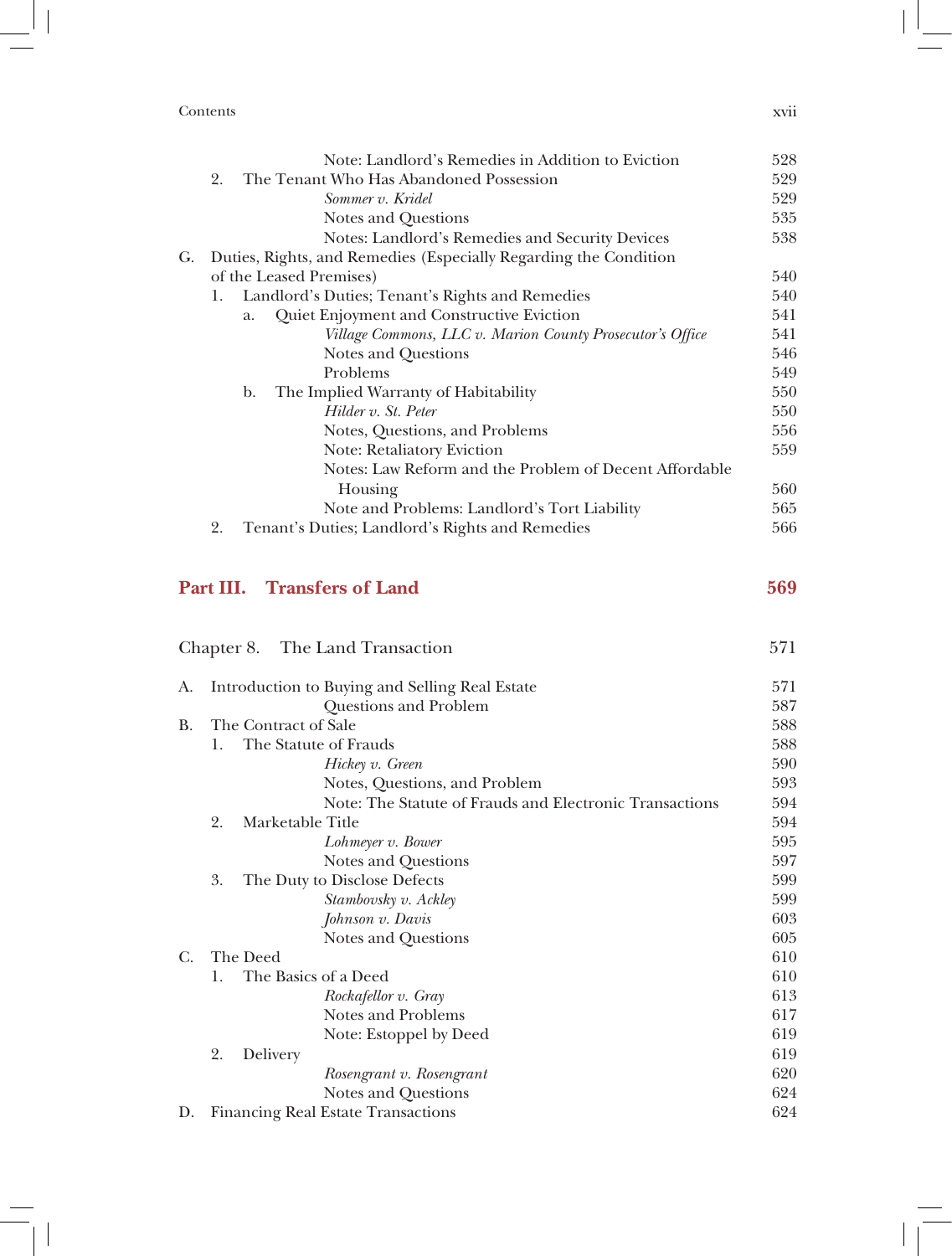| $\cdots$<br><b>XV111</b> | Contents |
|--------------------------|----------|
| .                        |          |

|    | 1.         | The Basics of Financing a Real Estate Transaction          | 624 |
|----|------------|------------------------------------------------------------|-----|
|    | 2.         | Changes in Mortgages and the Mortgage Market               | 625 |
|    | 3.         | Securitization and the Subprime Mortgage Crisis            | 627 |
|    |            | Commonwealth v. Fremont Investment $\mathcal{C}$ Loan      | 628 |
|    |            | Notes and Questions                                        | 634 |
|    | 4.         | Mortgage Defaults and Foreclosure                          | 635 |
|    |            | Murphy v. Fin. Dev. Corp                                   | 638 |
|    |            | Grant S. Nelson & Dale A. Whitman, Real Estate Finance Law |     |
|    |            | § 7.21 at 640-641                                          | 643 |
|    |            | Notes and Questions                                        | 643 |
|    |            | ALH Holding Co. v. Bank of Telluride                       | 647 |
|    |            | Notes and Questions                                        | 651 |
|    |            | U.S. Bank Natl. Assn. v. Ibanez                            | 652 |
|    |            | Notes and Questions                                        | 663 |
|    | 5.         | Mortgage Substitutes: The Installment Land Contract        | 668 |
|    |            | Horne v. Harbour Portfolio                                 | 669 |
|    |            | <b>Notes</b>                                               | 672 |
|    |            |                                                            |     |
|    | Chapter 9. | Title Assurance                                            | 675 |
| А. |            | The Recording System                                       | 676 |
|    | 1.         | Introduction                                               | 676 |
|    | 2.         | The Indexes                                                | 677 |
|    |            | Luthi v. Evans                                             | 681 |
|    |            | Notes and Questions                                        | 688 |
|    |            | Note: Description by Government Survey                     | 689 |
|    |            | Orr $v$ . Byers                                            | 693 |
|    |            | Notes and Questions                                        | 696 |
|    | 3.         | <b>Types of Recording Acts</b>                             | 697 |
|    |            | Problems and Note                                          | 700 |
|    |            | Allen v. Allen                                             | 701 |
|    |            | Notes and Questions                                        | 708 |
|    | 4.         | Chain of Title Problems                                    | 709 |
|    |            | Board of Education of Minneapolis v. Hughes                | 709 |
|    |            | Questions and Problems                                     | 711 |
|    | 5.         | Persons Protected by the Recording System                  | 714 |
|    |            | <b>Notes</b>                                               | 714 |
|    | 6.         | <b>Inquiry Notice</b>                                      | 715 |
|    |            | Harper v. Paradise                                         | 716 |
|    |            | Notes, Problem, and Questions                              | 719 |
|    | 7.         | Marketable Title Acts                                      | 720 |
|    |            | Walter E. Barnett, Marketable Title Acts - Panacea or      |     |
|    |            | Pandemonium?                                               | 721 |
|    |            | <b>Problem and Notes</b>                                   | 722 |
|    | 8.         | Recording Systems and the Subprime Mortgage Crisis         | 723 |
| В. |            | Registration of Title                                      | 725 |
| C. |            | Title Insurance                                            | 727 |
|    |            | Walker Rogge, Inc. v. Chelsea Title & Guaranty Co.         | 728 |
|    |            | Notes and Questions                                        | 734 |

 $\begin{array}{c} \hline \end{array}$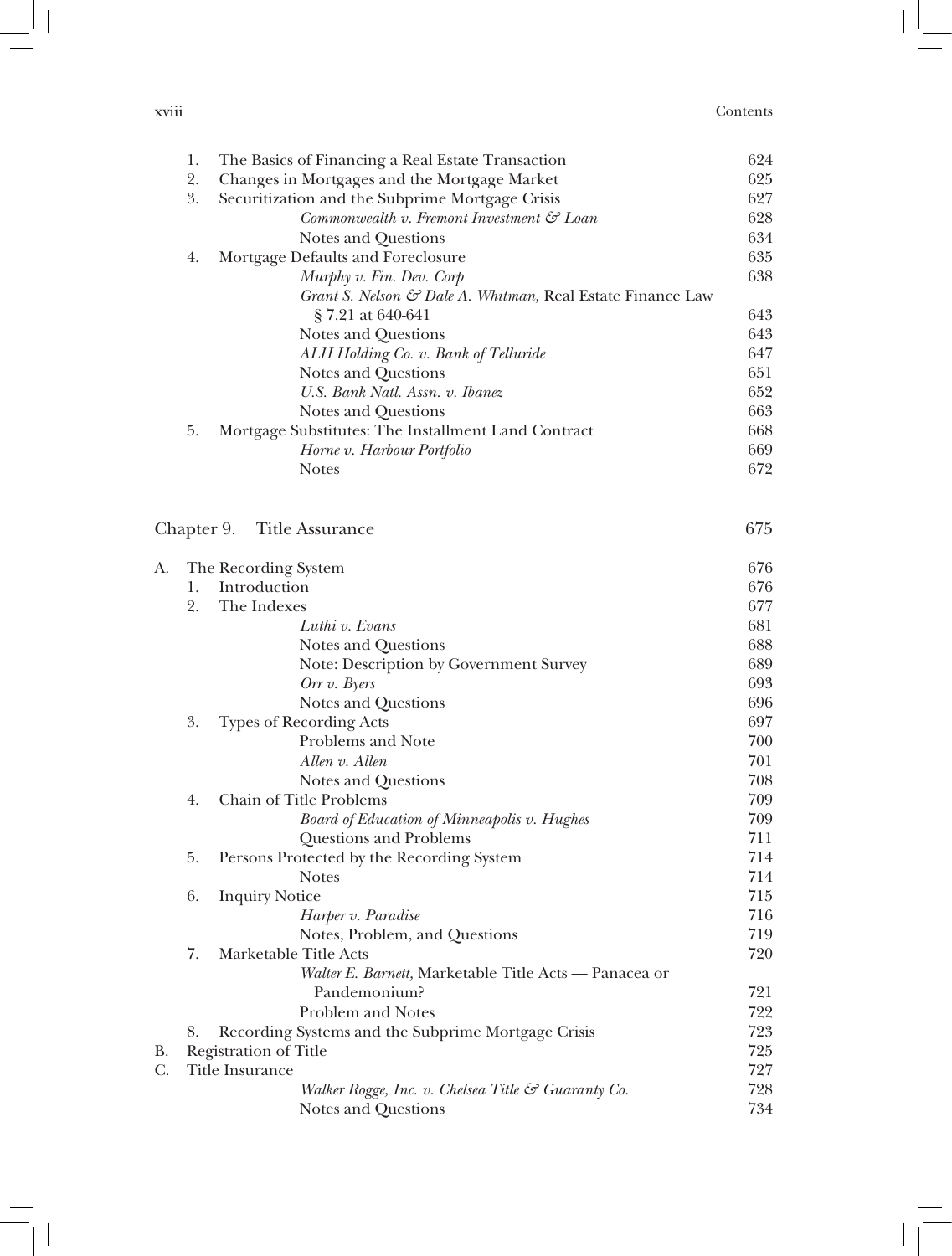| Contents | X1X<br>. |
|----------|----------|
|----------|----------|

## **Part IV. Land Use Controls 737**

|           |    | Chapter 10. Judicial Land Use Controls: The Law of Nuisance             | 739 |
|-----------|----|-------------------------------------------------------------------------|-----|
| A.        |    | An Introduction to the Substantive Law                                  | 739 |
|           |    | Morgan v. High Penn Oil Co.                                             | 739 |
|           |    | Notes and Questions                                                     | 742 |
|           |    | Note: Lateral and Subjacent Support                                     | 746 |
| В.        |    | Remedies (and More on the Substantive Law)                              | 747 |
|           |    | Estancias Dallas Corp. v. Schultz                                       | 747 |
|           |    | Notes and Questions                                                     | 749 |
|           |    | Boomer v. Atlantic Cement Co.                                           | 750 |
|           |    | Notes and Questions                                                     | 754 |
|           |    | Spur Industries, Inc. v. Del E. Webb Development Co.                    | 757 |
|           |    | Notes and Questions                                                     | 763 |
|           |    | Chapter 11. Private Land Use Controls: The Law of Servitudes            | 767 |
| A.        |    | Introduction: Classifying Servitudes                                    | 767 |
| <b>B.</b> |    | Easements                                                               | 769 |
|           | 1. | Historical Background, and Some Terminology                             | 769 |
|           | 2. | <b>Creation of Easements</b>                                            | 772 |
|           |    | Willard v. First Church of Christ, Scientist                            | 772 |
|           |    | Notes and Questions                                                     | 776 |
|           |    | Note: Licenses                                                          | 778 |
|           |    | Mund v. English                                                         | 778 |
|           |    | Notes and Questions                                                     | 780 |
|           |    | Van Sandt v. Royster                                                    | 781 |
|           |    | Notes and Questions                                                     | 787 |
|           |    | Othen v. Rosier                                                         | 789 |
|           |    | Notes, Questions, and Problem: Easements by Necessity                   | 796 |
|           |    | Notes, Questions, and Problem: Easements by Prescription                | 800 |
|           | 3. | Assignability of Easements                                              | 804 |
|           |    | Miller v. Lutheran Conference & Camp Association                        | 804 |
|           |    | Notes, Questions, and Problem                                           | 810 |
|           | 4. | Scope of Easements                                                      | 812 |
|           |    | Brown v. Voss                                                           | 812 |
|           |    | Notes, Questions, and Problems                                          | 819 |
|           | 5. | <b>Termination of Easements</b>                                         | 822 |
|           |    | Marvin M. Brandt Revocable Trust v. United States                       | 823 |
|           |    | Notes and Problem                                                       | 832 |
|           | 6. | <b>Negative Easements</b>                                               | 834 |
|           | 7. | <b>Conservation and Other Novel Easements</b>                           | 837 |
| C.        |    | Covenants Running with the Land                                         | 840 |
|           | 1. | The Traditional Approach                                                | 840 |
|           |    | Covenants Enforceable at Law: Real Covenants<br>a.                      | 840 |
|           |    | Problems                                                                | 843 |
|           |    | Covenants Enforceable in Equity: Equitable Servitudes<br>$\mathbf{b}$ . | 843 |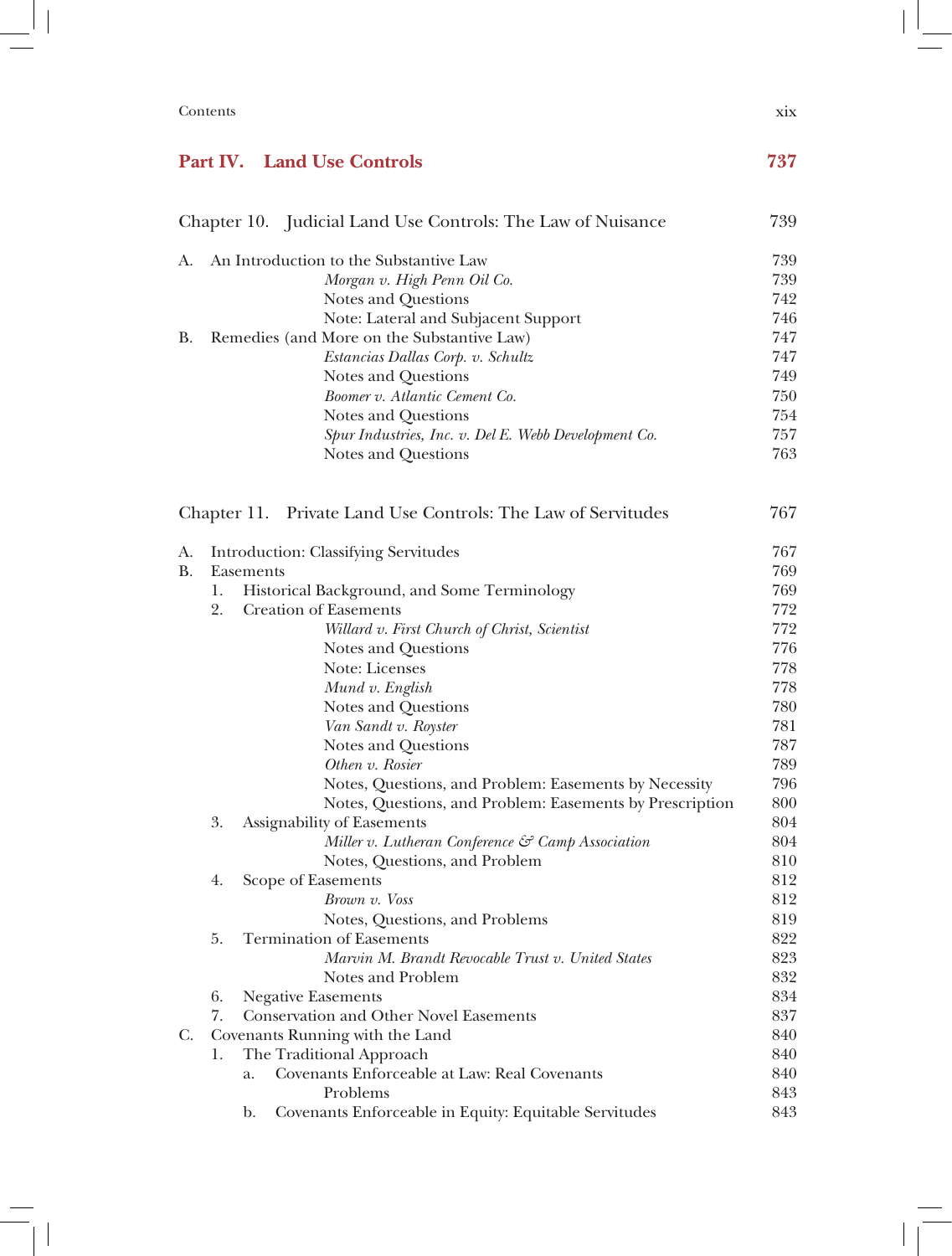#### xx Contents

|    |    | Tulk v. Moxhay                                               | 843 |
|----|----|--------------------------------------------------------------|-----|
|    |    | Notes and Questions                                          | 847 |
|    |    | Neponsit Property Owners' Association, Inc. v. Emigrant      |     |
|    |    | <b>Industrial Savings Bank</b>                               | 848 |
|    |    | Notes and Questions                                          | 855 |
|    | 2. | The Restatement (Third) Approach                             | 858 |
|    | 3. | <b>Creation of Covenants</b>                                 | 859 |
|    |    | Sanborn v. McLean                                            | 859 |
|    |    | Notes and Questions                                          | 862 |
|    | 4. | Discriminatory Covenants                                     | 864 |
|    |    | Shelley v. Kraemer                                           | 864 |
|    |    | Notes and Questions                                          | 868 |
|    | 5. | <b>Termination of Covenants</b>                              | 872 |
|    |    | River Heights Associates L.P. v. Batten                      | 873 |
|    |    | Notes and Questions                                          | 877 |
|    |    | Taylor, et al. v. Northam, et al.                            | 881 |
|    |    | Notes and Questions                                          | 891 |
|    | 6. | <b>Common Interest Communities</b>                           | 893 |
|    |    | Nahrstedt v. Lakeside Village Condominium Association, Inc.  | 897 |
|    |    | Notes and Questions                                          | 907 |
|    |    | Problems                                                     | 910 |
|    |    | Curto v. A Country Place Condominium Association             | 911 |
|    |    | Notes and Questions                                          | 917 |
|    |    | Chapter 12. Legislative Land Use Controls: The Law of Zoning | 921 |
| А. |    | Introduction                                                 | 921 |
|    | 1. | Historical Background                                        | 921 |
|    |    | Village of Euclid v. Ambler Realty Co.                       | 925 |
|    |    | Notes and Questions                                          | 933 |
|    | 2. | The Structure of Authority Underlying Zoning                 | 936 |
|    |    | <b>Enabling Legislation</b><br>a.                            | 936 |
|    |    | The Comprehensive Plan<br>b.                                 | 937 |
|    | 3. | The Modern Debate Over Zoning                                | 939 |
| В. |    | The Nonconforming Use                                        | 942 |
|    |    | PA Northwestern Distributors, Inc. v. Zoning Hearing Board   | 942 |
|    |    | Problems, Notes, and Questions                               | 947 |
| C. |    | Achieving Flexibility in Zoning                              | 951 |
|    | 1. | Variances and Special Exceptions                             | 951 |
|    |    | Variances<br>a.                                              | 952 |
|    |    | Notes and Questions                                          | 953 |

b. Special Exceptions 956

2. Zoning Amendments and the Spot Zoning Problem 959

D. Expanding the Aims (and Exercising the Muscle) of Zoning 966 1. Aesthetic Regulation 966

Notes and Questions 958

Notes and Questions 960 Note: Other Means for Achieving Flexibility in Zoning 964

*Burns v. Town of Palm Beach* 966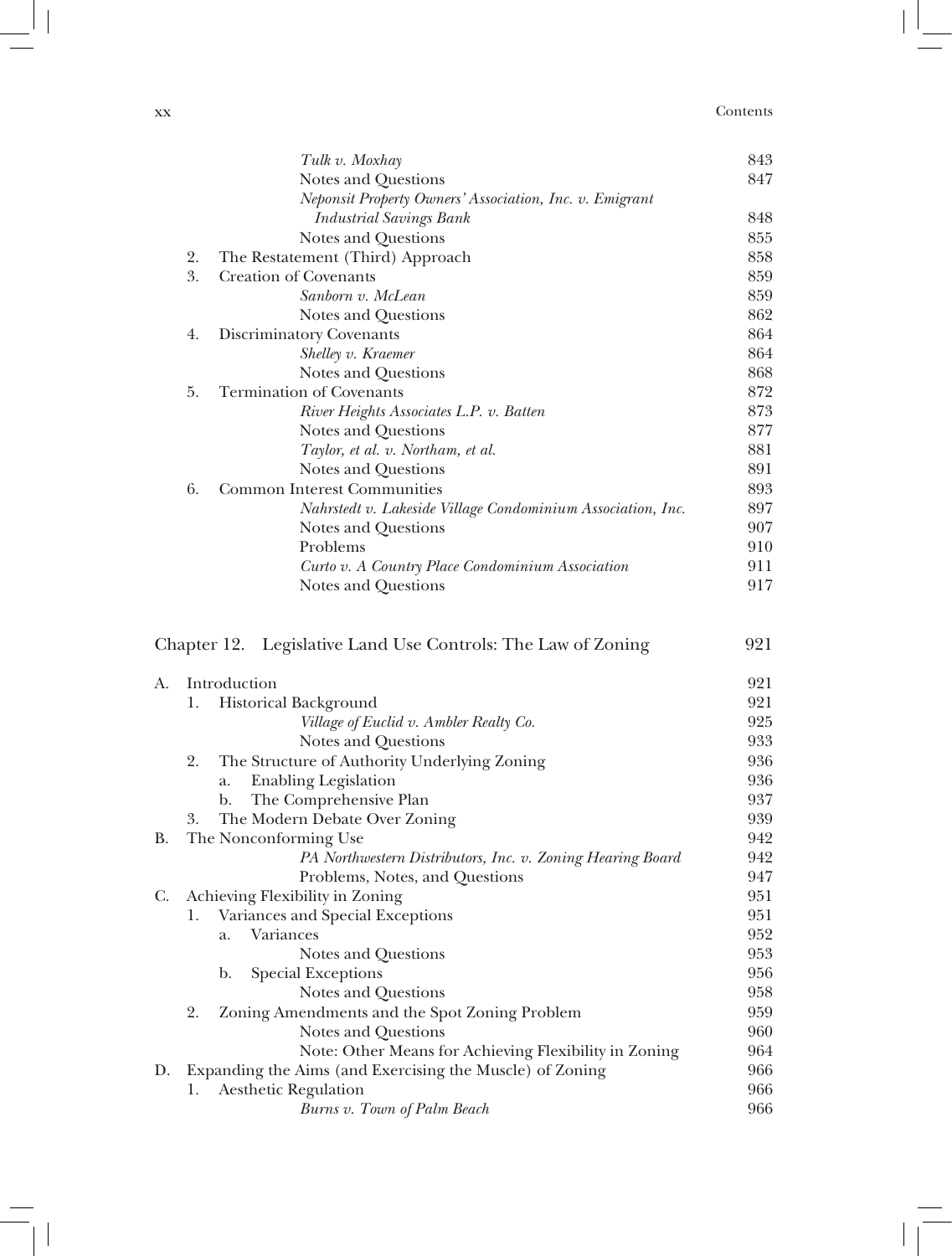Contents xxi

|    | <b>Notes</b>                                                 | 978  |
|----|--------------------------------------------------------------|------|
|    | Note: Protection of Religious Establishments and Uses        | 983  |
|    | Controls on Household Composition                            | 986  |
|    | Village of Belle Terre v. Boraas                             | 986  |
|    | <b>Notes</b>                                                 | 992  |
| 3. | Exclusionary Zoning                                          | 996  |
|    | Southern Burlington County NAACP v. Township of Mount Laurel | 996  |
|    | Notes and Questions                                          | 1007 |

|    |    | Chapter 13. Eminent Domain and the Problem of Implicit Takings | 1019 |
|----|----|----------------------------------------------------------------|------|
| A. |    | The Power of Eminent Domain: Sources and Rationales            | 1019 |
|    |    | Notes and Questions                                            | 1021 |
| B. |    | The Public-Use Puzzle (and a Note on Just Compensation)        | 1023 |
|    |    | Kelo v. City of New London                                     | 1023 |
|    |    | Notes and Questions                                            | 1036 |
|    |    | Notes: "Just Compensation"                                     | 1040 |
| C. |    | <b>Implicit Takings</b>                                        | 1043 |
|    | 1. | The Police Power Cases                                         | 1044 |
|    |    | Hadacheck v. Sebastian                                         | 1047 |
|    |    | Notes and Questions                                            | 1051 |
|    | 2. | The Rise of Implicit Takings                                   | 1054 |
|    |    | Pennsylvania Coal Co. v. Mahon                                 | 1054 |
|    |    | Notes and Questions                                            | 1060 |
|    |    | Penn Central Transportation Company v. City of New York        | 1062 |
|    |    | Notes and Questions                                            | 1075 |
|    |    | Notes: Matters of Remedy                                       | 1077 |
|    | 3. | From Takings Standards to Takings Rules                        | 1079 |
|    |    | Loretto v. Teleprompter Manhattan CATV Corp.                   | 1080 |
|    |    | Notes and Questions                                            | 1091 |
|    |    | Lucas v. South Carolina Coastal Council                        | 1092 |
|    |    | Notes and Questions                                            | 1107 |
|    | 4. | The Penn Central Restoration                                   | 1109 |
|    |    | Tahoe-Sierra Preservation Council, Inc. v. Tahoe Regional      |      |
|    |    | Planning Agency                                                | 1110 |
|    |    | Notes and Questions                                            | 1120 |
|    | 5. | Exactions and the Takings Clause                               | 1122 |
|    |    | Koontz v. St. Johns River Water Management District            | 1124 |
|    |    | Notes and Questions                                            | 1138 |
|    | 6. | Toward Symmetry in Takings of Real and Personal Property       | 1140 |
|    |    | Horne v. Department of Agriculture                             | 1140 |
|    |    | Notes and Questions                                            | 1151 |
|    | 7. | <b>Right to Exclude Redux</b>                                  | 1153 |
|    |    | Cedar Point Nursery v. Hassid                                  | 1154 |
|    |    | Notes and Questions                                            | 1169 |